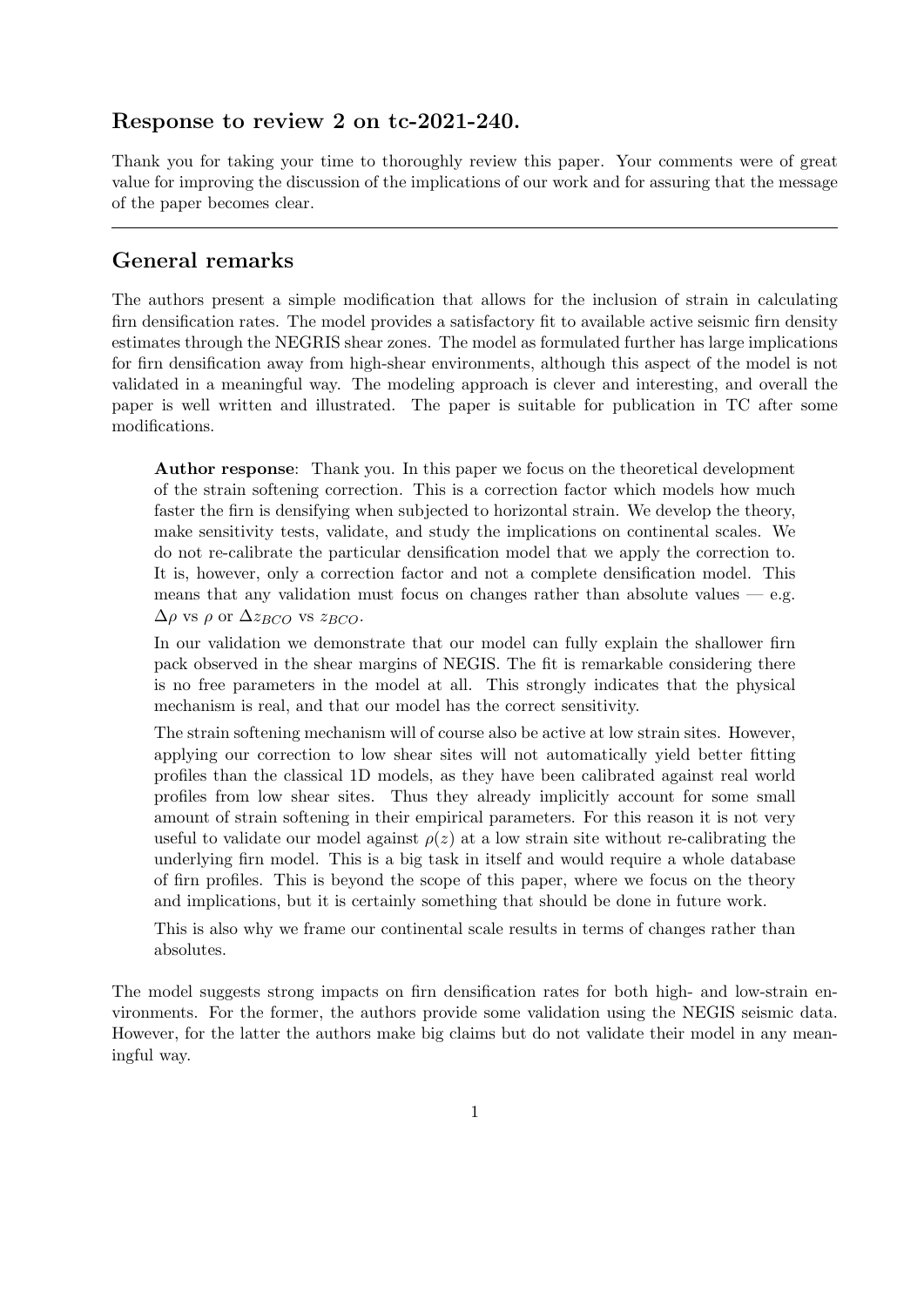#### Author response:

We find that the effect is substantial and important even at low strain rate sites, but we also emphasize that the effect is implicitly included in the empirical calibration of existing models (specifically Herron-Langway). So, when we estimate a 10% reduction in BCO depth due to strain enhancement in the interior of Antarctica, then we are claiming that old-school models like Herron-Langway would have errors of that magnitude. We believe this to be at the root of a misunderstanding concerning just how big our claims are.

We demonstrate that the physical mechanism is real. We also show that the sensitivity of the correction is correct in the high strain rate margins of EastGRIP. All physical reasoning tells us that the same mechanism would also be active at low strain rate sites, but we would expect the effect to be less pronounced.

Our model takes the form of a correction to classical models such as Herron-Langway (HL). For low shear environments the strain softening effect is smaller and can be easily compensated for by slight adjustments to the empirical constants in the classical models. Indeed, the empirical constants in a HL model have been tuned to environments with a small amount of horizontal strain, and so those constants already do account for some average strain softening across those sites (as discussed in the paper). So, for low strain environments we expect the HL to already provide a reasonable fit on average. However, being good on average is not good enough for many applications (e.g. ice core interpretation), and so it is common practice to re-calibrate a new densification model at every site. Our model explains how surface strain rates could possibly explain some of the inter-site variability. We therefore argue that all classical 1d models should be recalibrated with this effect in mind.

Therefore, cores from low shear sites are not a good validation of the correction in our model. We would have to start by adjusting the constants in the Herron-Langway model to compensate for the fact it has not been tuned to a zero shear environment. That would slow the densification of the HL model. Then we would apply our strain softening correction which would speed it up. In our opinion it would simply not be a convincing validation to show that our corrected model fits better than the slowed HL model. We would need at least two profiles from the same site but subjected to different strain rates in order to isolate the effect of the correction.

I request that the authors us firn density data to validate their model, because such data are the only true way to test the model validity. Unfortunately, a firn core from the NEGIS shear zone (EGRIP S5 2019) is not available due to COVID-19 restrictions in field work. Were there no density data taken in the field? Usually this is the first thing that is done as it is easy and requires no high-tech equipment.

Author response: We do not know the details of why density of the S5 core was not measured immediately when logging the core as is standard practice. We have however triple checked that this is indeed the case with the AWI people involved in the drilling. So, we just have to accept that this data not exist. We do, however, have the seismic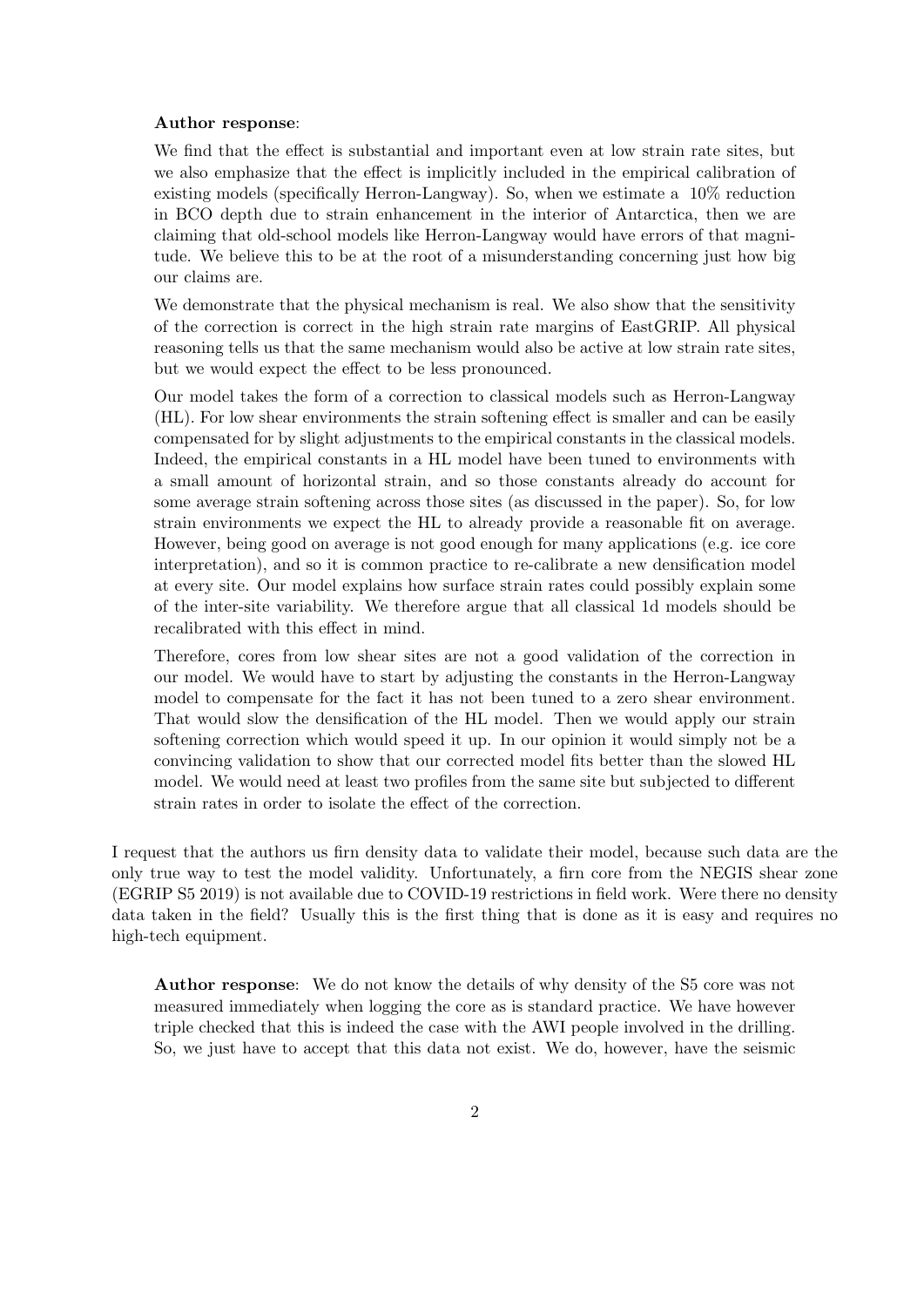density data that passes right next to S5 core. So while S5 density data would be nice to have, then data would provide little extra information for validation.

As we have explained above we have a model for a correction factor, and so a validation must focus on whether it can model the density difference between sites, rather than a good density profile at a given site. The seismic density profile (Fig. 3) is near ideal for this purpose. Our model reproduces the change in BCO depth over the shear margin near perfectly, with no free model parameters. How is this is not a true way to test the model validity? We consider this to be a very strong validation of both the physical mechanism and the model sensitivity.

The authors suggest the model has implications for firn densification modeling across all of Greenland and Antarctica. For example, the authors suggest the impact may be as much as 30% on the Delta-age calculated in WAIS Divide (WD). Such claims are important, and should not be made without any validation. Their claims ignore the fact that conventional firn models provide a good fit to the WD empirical Delta-age, and the WD firn density data.

Author response: We want to emphasize that our WAIS divide results are intended as a sensitivity test, and should not be taken as a new age model for the site. Our sensitivity test highlights the potential magnitude that strain softening could have at a site like WAIS Divide. We want to stress that we do not say that existing gas ages are wrong by xyz years — precisely because we realize that the WD density model is relatively tightly calibrated to local observations. This is why we carefully use words like "may", and emphasize that the estimated change in BCO age is conditional on a particular change in the horizontal strain rates.

Our results show that even a modest change in strain rate can have a substantial impact on gas age. We therefore argue that strain softening is a complicating factor in paleoclimatic interpretation. Ice flow velocities, and thus strain rates will almost certainly have been different in the past — especially at a site like WD. As an example Buizert et al. (2015) finds that "WD  $\delta^{15}N$  starts to decrease around 20.5 ka BP, suggesting a thinning of the firn column". This is interpreted to be a response to early Antarctic warming. While this is completely reasonable, and we do not argue with the interpretation, then our results demonstrate that it could also be due to changes in ice flow.

At the only site where density data are shown (the EGRIP site, Fig. 2b), the "no strain" model actually provides the best fit to the data. The Antarctic map (Fig 5f) suggests several locations where the impact is  $10\%$  or more. This should easily be visible in the available firn density data (for example from South pole, EDC, EDML, Dome F and WAIS Divide).

Author response: Our model is a correction factor to existing densification models. It is not a complete densification model in itself. To isolate and validate the correction factor we should focus on changes to the density profile when exposed to differences in horizontal strain. We disagree that EastGRIP is the only site where data is shown. We also show the entire profile in Fig. 3, which arguably is a much stronger validation as it directly shows the change in density due to the effect we model.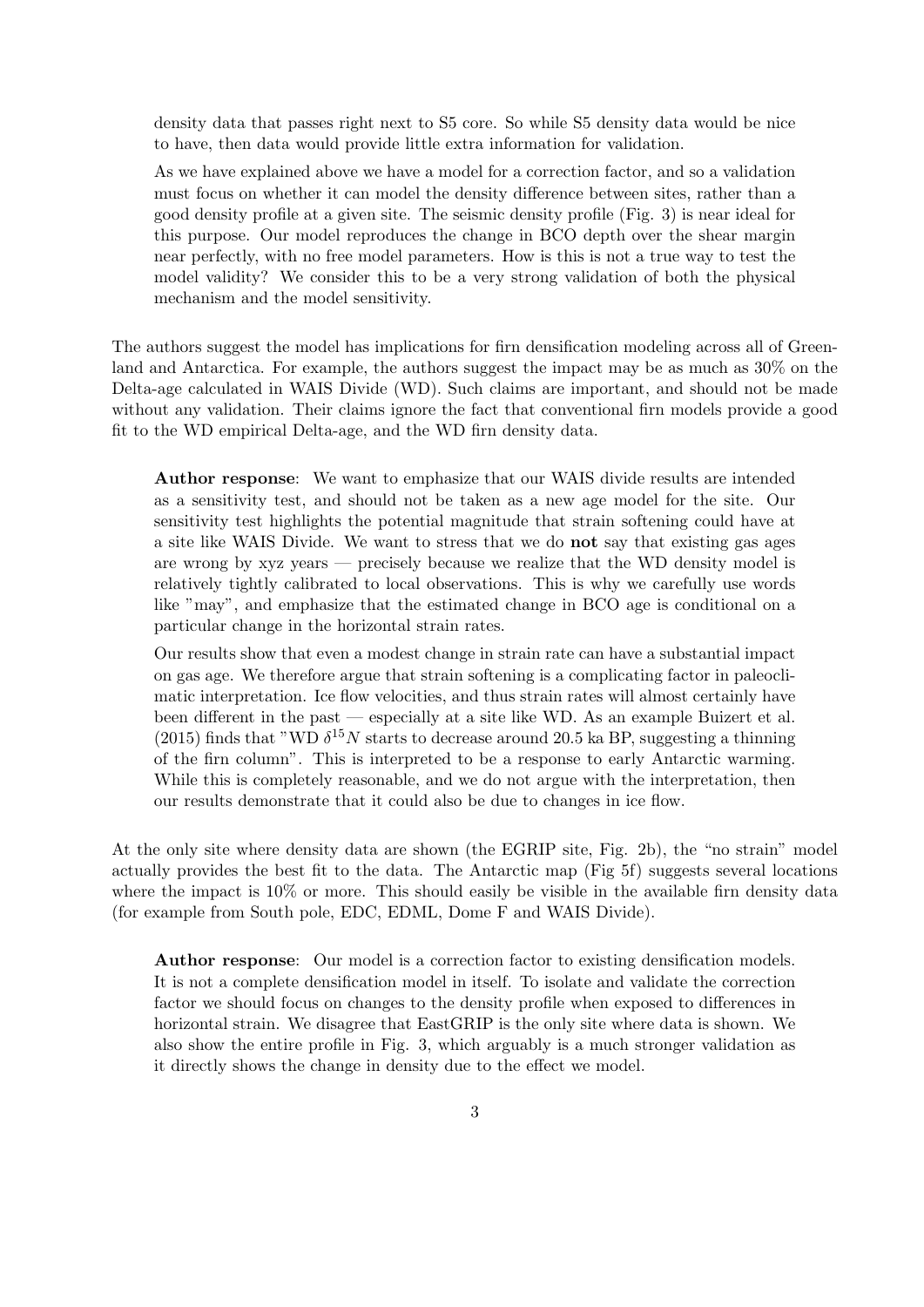We agree that the un-corrected HL model fits EastGRIP better, but it has a massive misfit in the NEGIS shear margins. So the correction is clearly a necessary improvement if you want the model to fit both sites. Further, the empirical calibration of the HL model will account for some amount of horizontal strain as it has been calibrated to sites that are affected by some small amount of strain.

By chance the effective horizontal strain rate at EastGRIP is approximately as big as the average effective horizontal strain rate of the firn core sites that were used for tuning the HL model. It is therefore expected that the HL model provides the best fit to the data. The mismatch exactly shows that the HL model needs to be recalibrated with strain softening being taken into account. For this reason we introduce  $\dot{\varepsilon}_{cor}$  as a first-order correction for the mismatch and the corresponding implicit strain softening contribution in the HL model.

The authors should either (1) demonstrate that their strain-enhanced model indeed improves the density data fit at various low-strain sites where such data are available, or (2) remove statements about the impact of their model on low-strain sites.

Author response: We do not argue that the strain enhanced models fit low strain sites better out of the box. Most existing models probably already account for some small amount of strain softening as they have been calibrated to data from real sites (usually with low-strain rates). So the existing models may work reasonably OK at an average low strain rate site, but for the wrong reasons. Even if existing models already can fit a low strain site, then that does not mean that the strain softening is not active at the site.

Correcting models for an effect that is already included will of course not improve the fit. This does not mean that the correction factor is wrong, but rather that the existing models need to be re-calibrated with the strain enhancement accounted for, so that the model is more generally applicable. Indeed, we spend considerable space arguing that existing models need to be re-calibrated to account for this known effect.

The authors suggest a threshold (epsilon cor  $=$  4E-4) below which strain has no impact on densification rates. Establishing the value of this threshold seems important to how the model performs. However, the authors use a very arbitrary definition of epsilon cor, namely the average strain rate at the calibration sites of the HL model. It seems to me that average HL value gives a lower bound estimate on epsilon cor, but that it could easily have a much higher value. If we use epsilon cor is 1E-3 for example, the HL model would still fit its calibration data set equally well – while presumably also fitting the NEGIS data.

**Author response:** We do not argue that strain softening is irrelevant when  $\dot{\varepsilon}_{E,H}$  $\dot{\varepsilon}_{\rm cor}$ . Rather, we argue that the original classical Herron-Langway model has been calibrated to a situation with this much strain softening on average. So, that the particular model (=HL) probably works best at sites with exactly that value.

The idea of the correction factor was to subtract this mean value from the total horizontal strain rate at a specific site in order to avoid taking this small contribution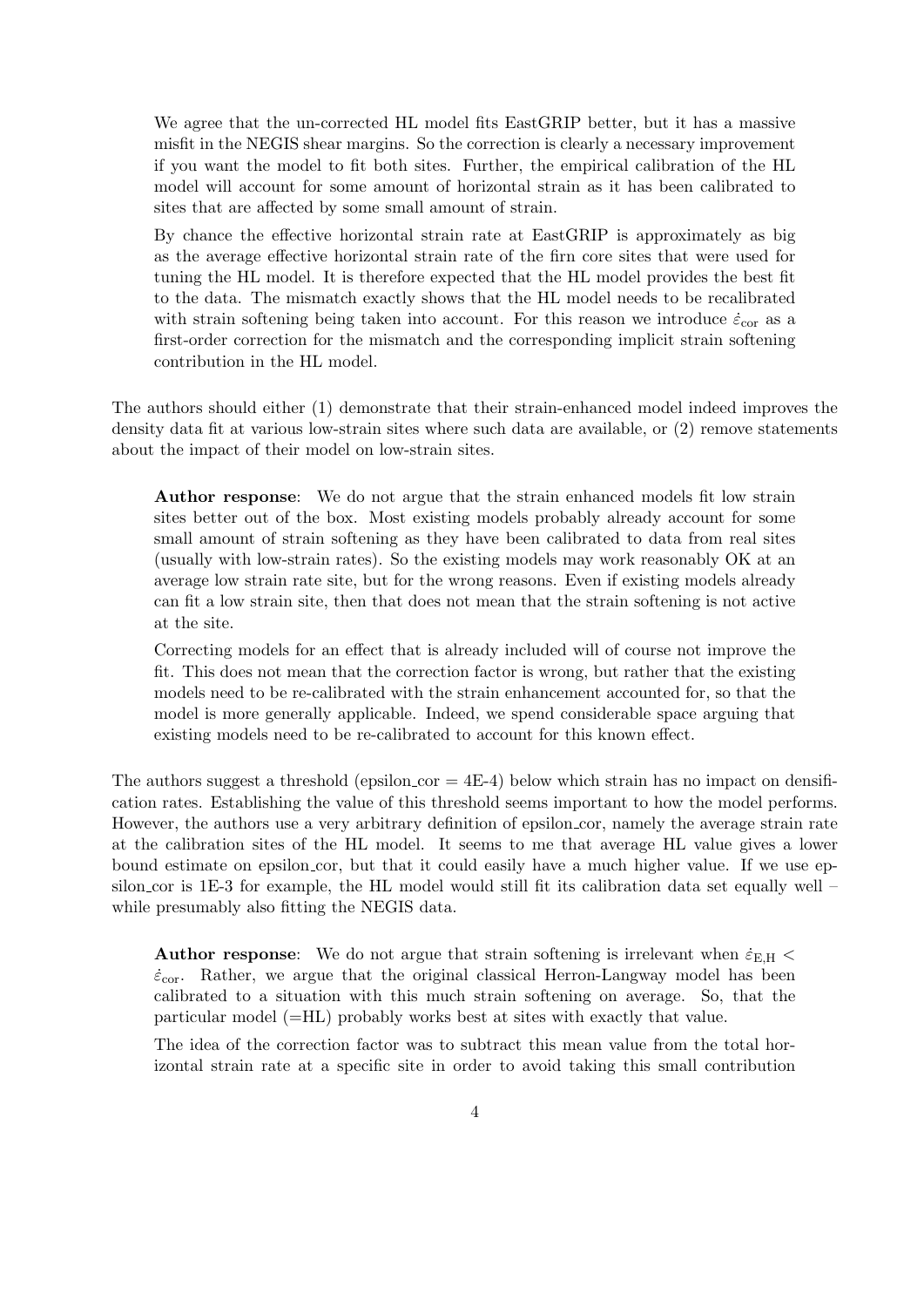into account twice. This approach however does not work at sites with lower effective horizontal strain rates as it cannot become negative. Therefore, these values were simply fixed to 0. Nevertheless, after revising this problem now, we will change the methodology of the correction factor such that it also takes into account smaller values:

The densification rate output of the HL model can be interpreted as the densification rate by temperature/accumulation rate forcing times the scaling factor for strain softening due to an effective horizontal strain rate of  $\dot{\varepsilon}_{cor} = 4 \times 10^{-4} \ yr^{-1}$ . To determine the densification rate for the case of no strain we therefore need to divide the densification rate give by the HL model with the  $4 \times 10^{-4} \text{yr}^{-1}$ -scaling factor before multiplying it with scaling factor for the strain rate that is present at the site that we model. In this way we can also achieve scaling factors smaller than one at sites where the effective horizontal strain rate is lower than  $4 \times 10^{-4} \text{yr}^{-1}$ .

In this way, the corrected strain softening model matches the HL model at EastGRIP where  $\dot{\varepsilon}_{\text{EH}} \approx \dot{\varepsilon}_{\text{cor}}$ . Outside the ice stream – where effective horizontal strain rates are even lower – the firn thickness is now increased. Thereby the model fit is increased compared to the no-strain model which is a further indicator that the correction factor and the sensitivity of the model are accurate. The adapted correction now also has a stronger effect in the high-strain shear margins and again increases the firn thickness here, as well. The discussions of the correction factor in the manuscript will therefore be adapted accordingly.

# Minor remarks

• L16: "when old snow, respectively firn" The grammar seems off here. What is "respectively" mean here?

#### Author response: fixed.

• L29: remove "isotope"

#### Author response: fixed.

• L29: Delta-age is determined by the ice age at the lock-in depth, not the BCO

Author response: That is correct and we have rephrased the sentence to be more clear on this point. Nonetheless, the age at the lock-in depth and the BCO age are closely related. The lock-in depth is affected by the occurrence of highdensity layers that are caused by seasonal variability of precipitation and surface densities. As we do not take these into account, we do not model the lock-in depth and therefore look at BCO age instead.

• L40: some models further consider grain size/growth (such as Arthern) or dust loading (such as Breant)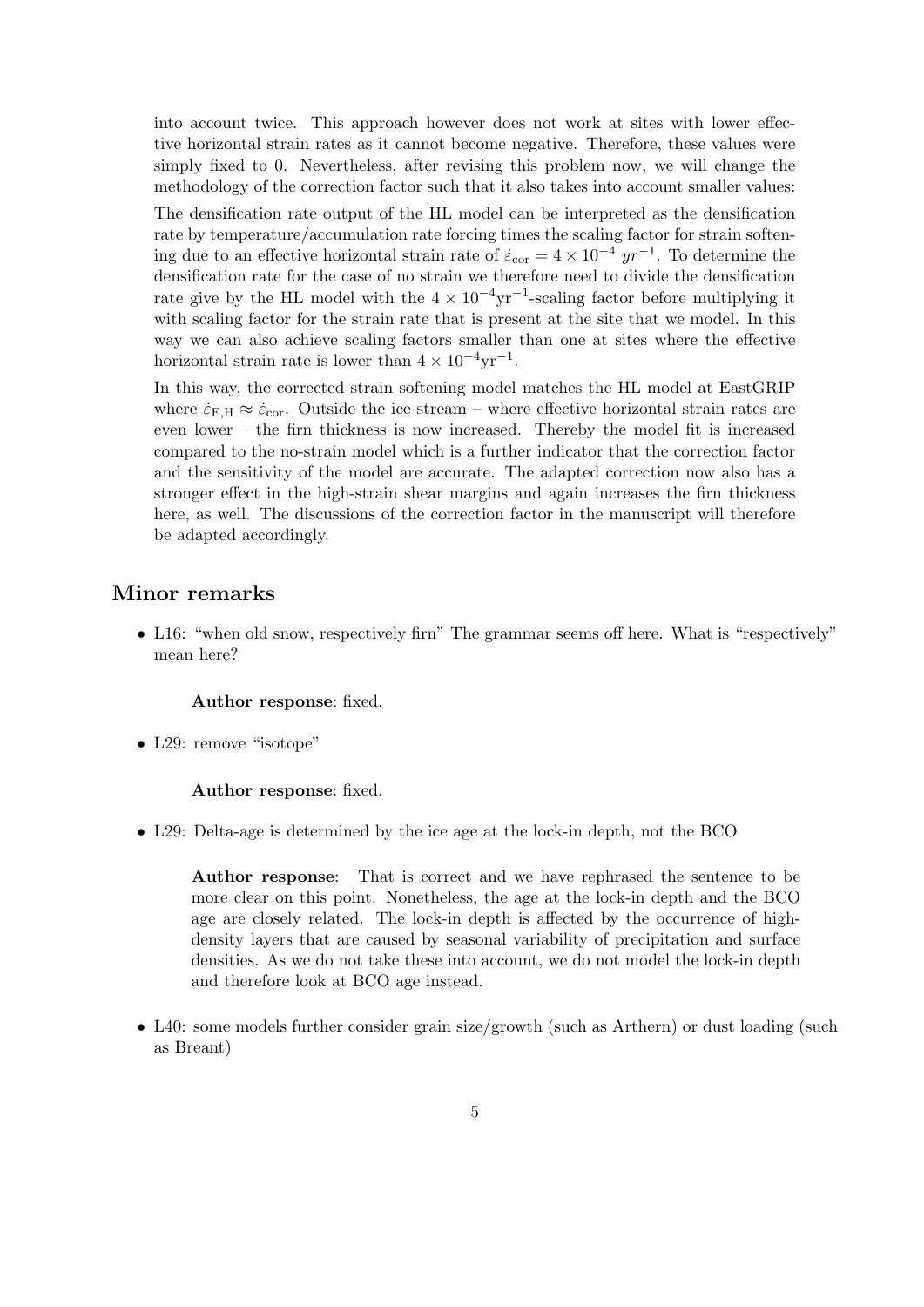Author response: We mention impurity content as an additional possible input parameter now. Grain size and growth however are again parameterized by temperature and accumulation rate and would fall under physical descriptions of firn processes.

As the majority of the classical models still only takes temperature and accumulation rate into account, we keep denoting them as climate-forced.

• L78: Replace "respectively" with another word.

### Author response: fixed.

• L108: Firn exhibits very strong horizontal density layering. So isotopic is not really true.

Author response: We agree and only meant the crystallographic isotropy. Currently the sentence is removed after changes for R1.

• L110: where did the exponent  $n$  go?

Author response: The exponent  $n$  went into the nonlinear strain dependence of the viscosity. See Eq. 8.

• L221: The firm data in Fig. 2b suggest a lower value of  $\langle 300 \text{kg/m}^3 \rangle$ 

Author response: For the model runs in the NEGIS region the surface density is changed to 295m. This is approximately the density of the top 0.1m observed by Schaller et al. (2016) at EastGRIP.

Fig. 2b still shows lower density values observed in the firn core. Near the surface – where the firn is still soft – material of the core is easily lost before weighing the core section and hence a bias of the density towards lower values is plausible. Therefore, we follow the dedicated surface density studies by Schaller et al.

• L260: again, "respectively" is used in a way I don't understand

### Author response: fixed.

• L264: data is plural ("are not available")

## Author response: fixed.

• L267: This is an interesting observation. At even higher strain rates, do you obtain a kink in the opposite direction? This is a good target for model validation.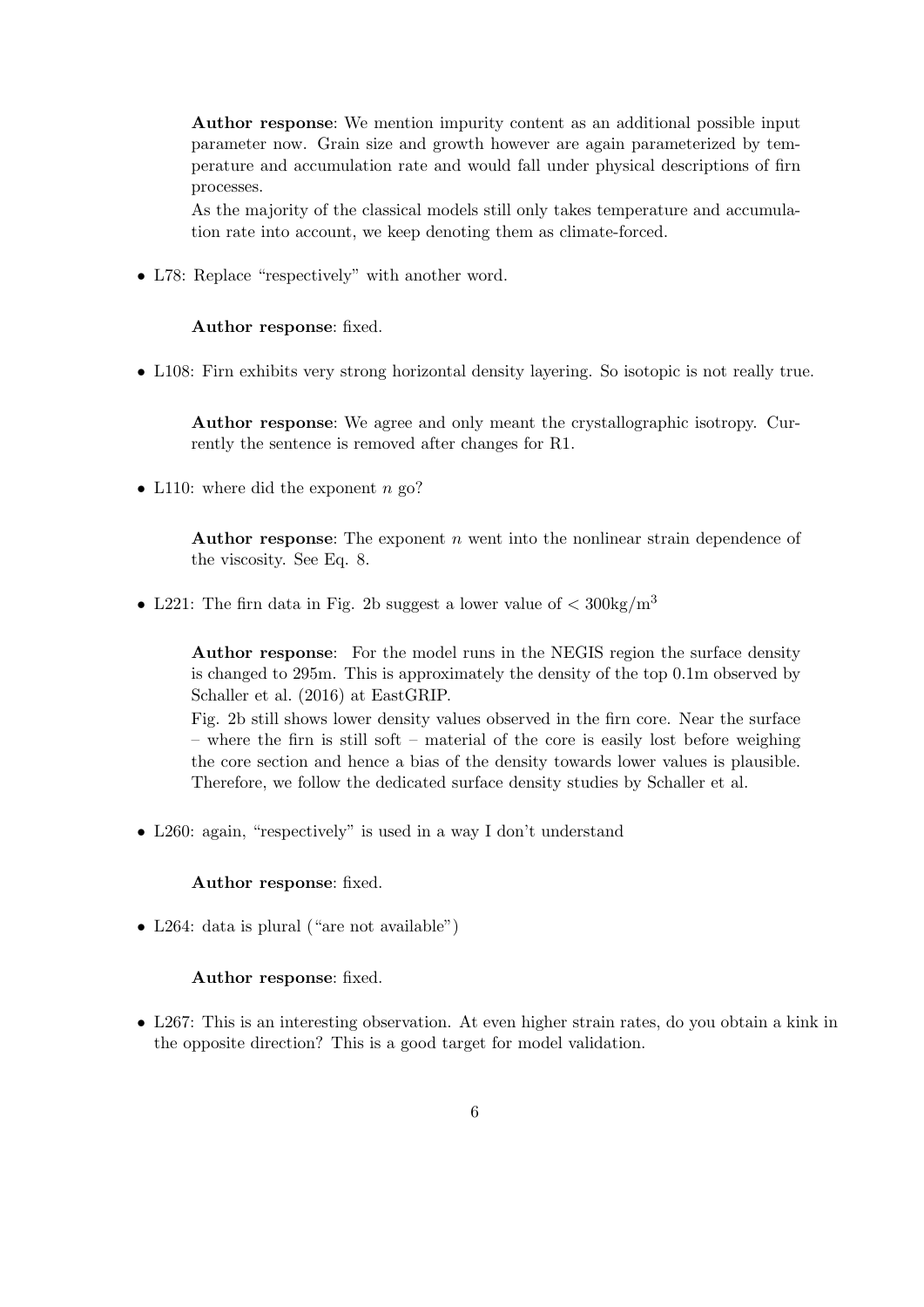Author response: Yes, for very high strain rates (at approx.  $\dot{\varepsilon}_{E,H} > 10^{-2}$  yr<sup>-1</sup>) our model predicts a kink in the opposite direction. The kink is however rather week and might require firn density measurements with high accuracy to be unambiguously observable. A more pronounced kink potentially requires unrealistically high strain rates as the sensitivity of firn densification to strain softening decreases at high strain rates. To our knowledge at the moment no firn density data from a region with sufficiently high strain rates exist.

• L298: I am confused. What data and what model? I assume this is fig. 3b?

Author response: Correct. We will add that figure reference.

• L299: remove comma after "No"

Author response: fixed.

• L300: is the movement of the ice stream a reasonable explanation here? The firn is only 200 years old, so that would imply a lateral movement of  $2km / 200 \text{ yr} = 10 \text{ m}$  per year (ballpark estimate). That seems like a lot to me – please comment.

Author response: We know of two other EastGRIP manuscripts currently in the works which demonstrate that the shear margin is not stable now, and has not been stable in the past (using completely different data). So, Yes. With this in mind it seems very reasonable to us. Especially considering there are no other candidates for a physical mechanism that could explain the shallow firn thickness at x=7km. We cannot cite these new studies yet, and so are careful to only offer it as a potential explanation. Our only other candidate explanation would be that there is a misalignment of the gps-positions and the seismic data. We have however, double checked this with Riverman and she assures us that it is correct.

• L322: What kind of firn air processes are you talking about? Firn air diffusion?

Author response: Yes. It could be diffusion and gravitational fractionation. But we are sure that there are other firn air processes that we have not thought of that could benefit from having a natural laboratory like this: Two neighboring sites with essentially the same surface climate, but with different densification profiles. We do not want to be too specific in this sentence as this is beyond our expertise. We just want to highlight the potential because we hope that somebody will think of ways to exploit this in future work.

• L332: Is that indeed the horizontal strain rate at WAIS Divide, or is this just an example?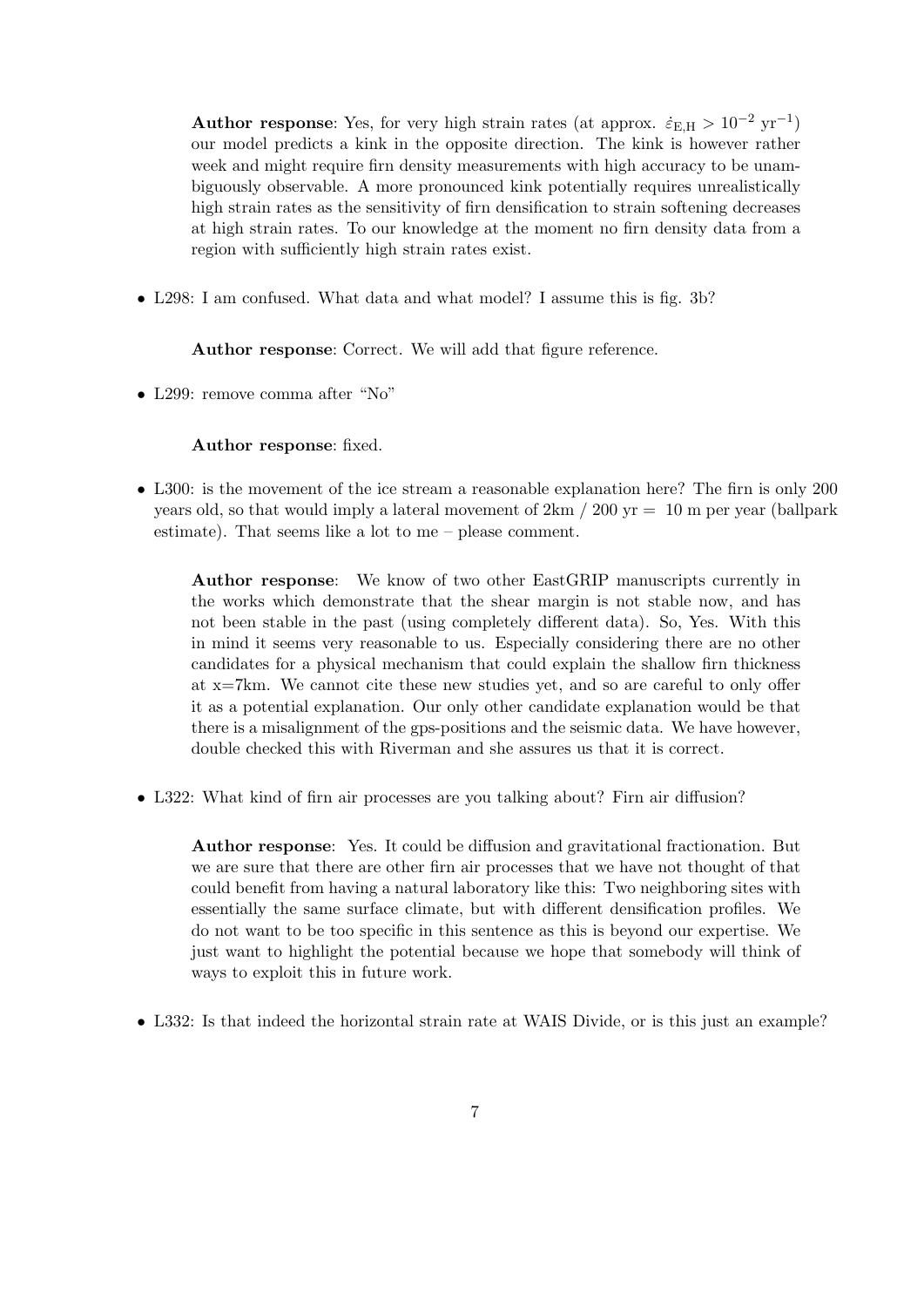Author response: We only have the strain rates derived from the ice sheet wide velocity fields. It is a value representative of the immediate vicinity of WAIS. However, there is some of scatter when looking at the pixels around WAIS. Further, the WAIS core is of course influenced by upstream past strain rates rather than the strain rate right at WAIS. For that reason we do not claim that our value is the WAIS strain rate, and instead frame the entire WAIS analysis as a sensitivity test.

• L333: this is much larger than the WD Delta-age, which is 205 years at present as determined from firn air sampling (Battle et al., 2011). The WD firn density model by Buizert et al. (2015) fits this empirical constraint well, suggesting strain can safely be ignored at WD. To get a meaningful Delta-age the authors should use the ice age at the lock-in depth, and correct for the gas age at that depth.

Author response: Those data only shows you that you can ignore strain softening at present. Partially because existing models implicitly account for a small amount of strain softening. However, the flow regime at WD could easily have been different in the past. Our point is that this has to be considered when modeling the past. This is what our sensitivity test shows. A small change in strain rate can have a substantial effect on BCO age (and by extrapolation also on gas age). Thus you cannot simply conclude that the effect can safely be ignored at WD. That would be exactly like assuming that you can safely ignore changes in temperature, accumulation, or impurity content just because the model fits well at present.

In this paper we are not modeling the gas age, and we want to keep the manuscript focused on the correction itself. So we will not use lock-in depth. Our goal is not to make a new model of the gas age at WD. We are only making a sensitivity test. For this purpose it is entirely sufficient to look at the change in BCO. Our assumption is that if the BCO age changes by some percentage, then that will be reflected in a corresponding change in the gas age.

We will revise this section to stress the fact that this is a sensitivity test and not a correction to the WD gas ages. We will also highlight the difference between BCO age and gas age.

• L334: But his changes the Delta-age in the wrong direction. To obtain a smaller bipolar phasing (122 vs. the original 219) would require making WD Delta-age LARGER. So the strain correction you suggest works in the exact opposite direction of the observed correction.

Author response: This is an interesting point, and we plan to add a sentences to highlight this. However, the strain softening correction can work both ways. It depends on whether you go from low-to-high, or from high-to-low strain rates. Could past strain rates be smaller than present. The point of this entire section is to make a sensitivity test.

We will revise the section to make it absolutely clear that this is a sensitivity test, and that the results are just intended to gauge whether the effect should be considered or not. We are not making a new model of WD.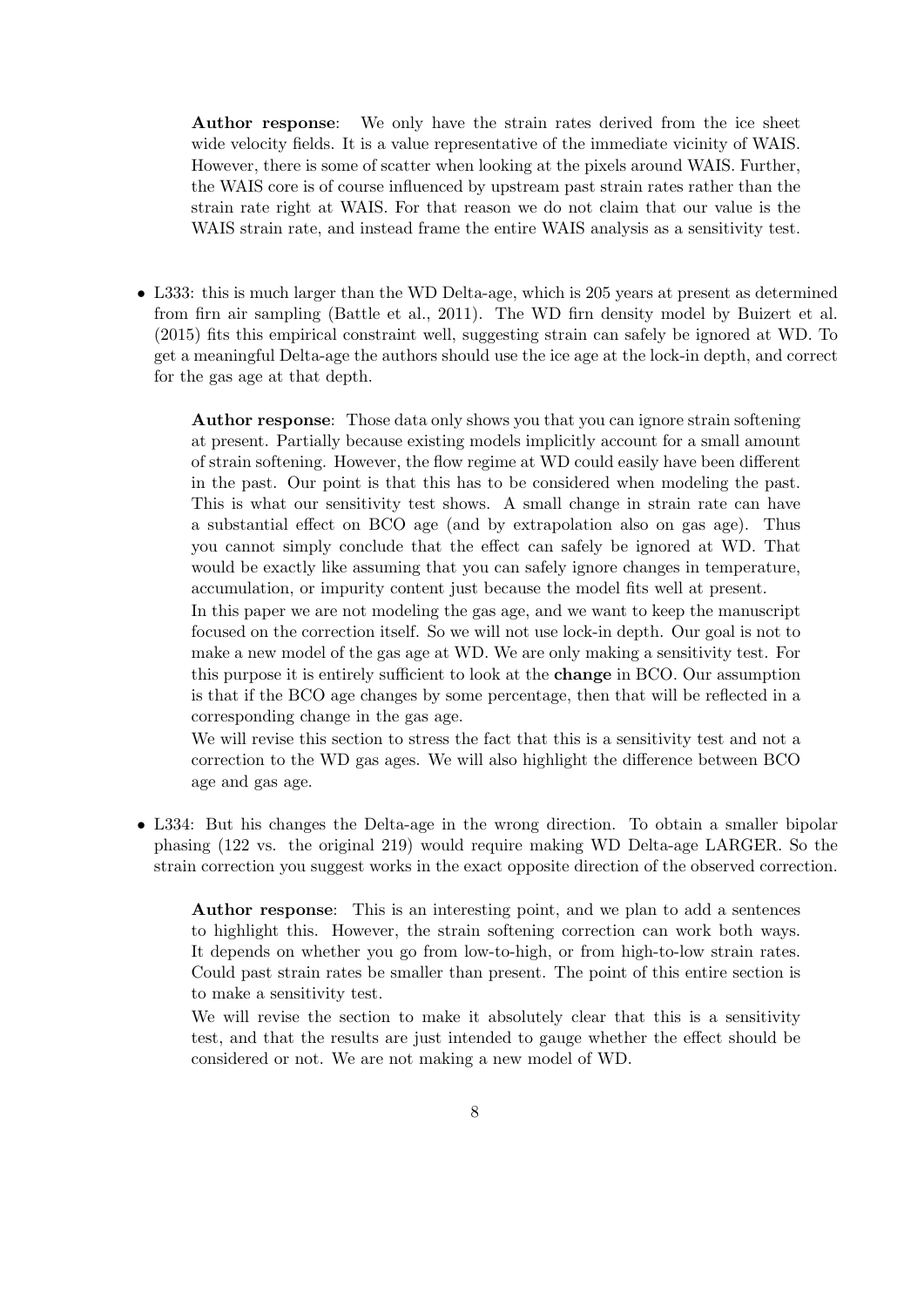• There are firn density data available for WAIS Divide. I would recommend you try to actually fit the firn density data (and the observed empirical Delta-age) before claiming that the established Delta-age of an ice core is incorrect by 33%.

Author response: First we want to stress that we are NOT claiming that the delta age is wrong by 33%. We have apparently not been sufficiently clear that this is only a sensitivity test. Our intent is to demonstrate that the effect can potentially be large, and must be considered. We will revise this section very carefully to ensure that this is 100% clear.

It would make sense to fit WD data if we were trying to make a new gas age model for WD. But we are not. As we argue elsewhere: Fitting the WD firn profile would not be a test of the strain softening correction, but just a test of whether Herron-Langway fits. For that reason it would strongly deviate from the focus to add the WD data to this paper.

• Line 337: again, this is in the wrong direction. To reduce the Greenland-WD phasing, one would need to INCREASE the WD Delta-age

Author response: It can be either direction depending on whether past strain rates were greater or smaller than present-day strain rates. Further, it is interesting and important regardless of the direction.

But we agree that this is a really important observation: "To reduce the Greenland-WD phasing, one would need to INCREASE the WD Delta-age" - We will revise the manuscript to explicitly highlight this.

• Line 341: Note that Buizert et al. (2021) also rely on borehole thermometry, and that the past temperature estimates from both methods agree well.

Author response: We are not saying that the Buizert2021 approach does not give reasonable estimates. We are only saying that strain softening is a complicating factor (like impurity loading). The really nice thing is that if the two methods agree then that should place limits on how large the strain rates can possibly have been in the past.

• Line 341: What do you expect strain rates during the LGM to be like? I would expect them to be lower, as the acc rates, surface slopes and velocities are all expected to be lower in the interior. In that case, wouldn't this make the firn column thicker during the LGM? To fit the data constraints with a more viscous firn column, one would have to make the LGM temperatures even warmer than Buizert et al. (2021) do.

Author response: We agree that this is a reasonable speculation. Lower accumulation must tend to give smaller velocities just from a naive flux balance consideration. If that is the case then strain softening would be reduced in the LGM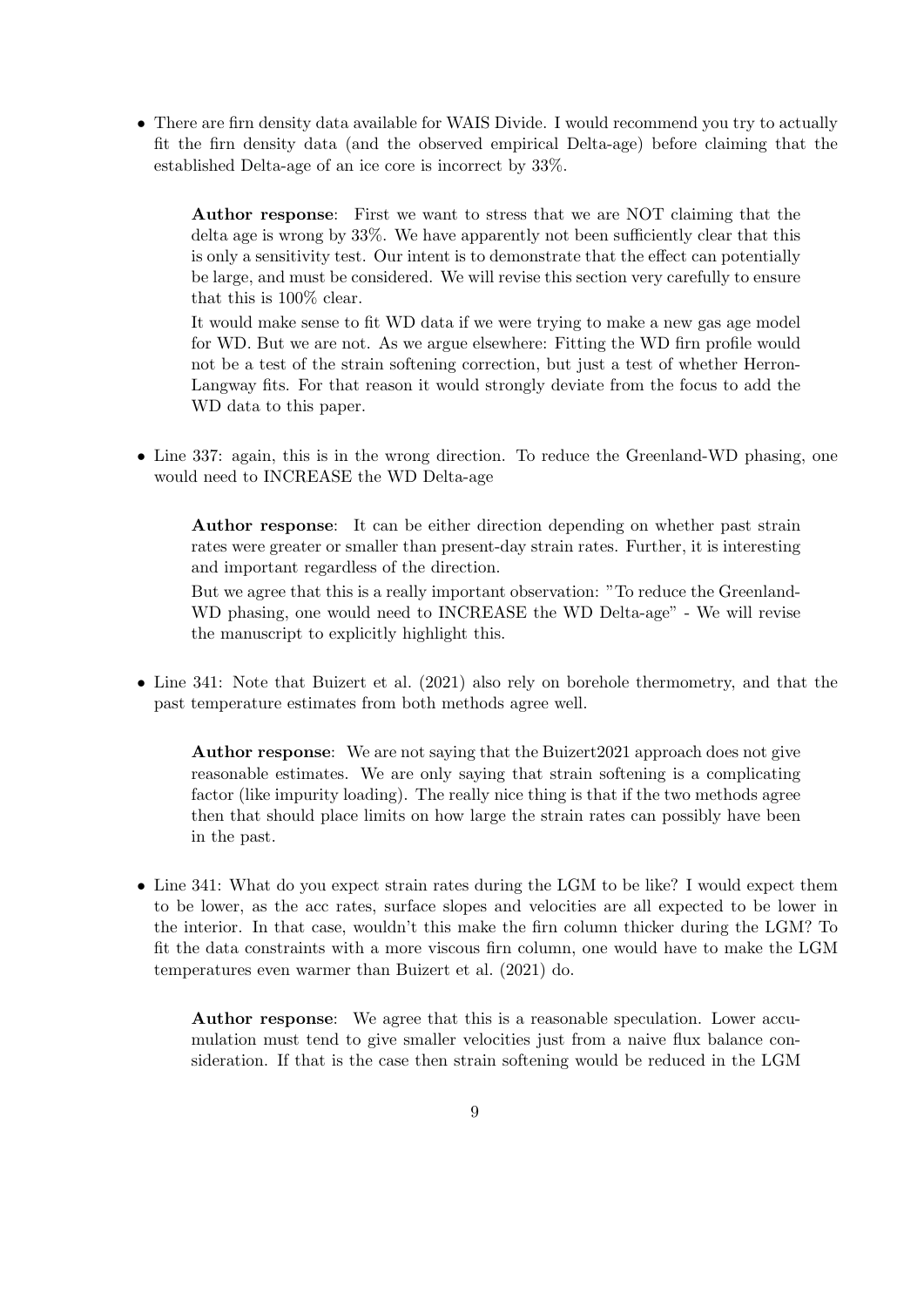compared to present. So if that speculation holds then the reduction in strain softening would increase the WD Delta-age and thus reduce the Greenland-WD phasing.

If we look further back in time, then we know that the bottom of the WD core is quite young, and there are some studies that suggest that WAIS might have been much smaller during the LIG. Those observations suggests that the flow patterns at WD could have been very different in the oldest part of the core. That could potentially have a large effect on the strain softening.

• L349: Can you please clarify your approach? Are you making some kind of look-up table to then interpolate to get the values in the GIS an AIS? Why not just use the gridded spacial forcing and strain rates to force the model?

Author response: The two methods are equivalent. We do it this way as it is much more computationally efficient.

• L404-405: This important conclusion is based only on the model, but not validated with any data. I think validation is necessary before making claims about the validity of the method outside of high-strain environments.

Author response: The fact that the sensitivity at high strain rate sites is accurate constrains the sensitivity at low strain rates. We know the effect is zero at zero strain rate and we have validated that the sensitivity is good at high strain rate as we are able to reproduce the peaks in Fig. 3b. The correction curve between these high and low strain rate sites has to be monotonically increasing (see Fig. 2). This therefore sets a lower boundary for the strength of strain softening at sites with lower strain rates. Moreover, it is physically reasonable that the sensitivity decreases with increasing strain. The driving force of densification is the load of the overlying ice. Strain softening only speeds up the process. Because the load needs to build up first, the maximum reduction of firn thickness by strain softening must be limited. Physical reasoning now tells that the corresponding value must be approached asymptotically and that the sensitivity must be decreasing.

We can also verify whether the low strain rate sensitivity is reasonable by examining if we can reproduce the BCO contour gradient between  $x = 17 \text{km}$  (where  $\dot{\varepsilon}_{E,H} \approx 0$ ) and  $x = 23 \text{km}$  (where  $\dot{\varepsilon}_{E,H} \approx 1 \text{kyr}^{-1}$ ) while  $\dot{b}$  is relatively constant (Fig. 3b). In our opinion this is a good fit and demonstrates that the sensitivity of the model at low strain rates is adequate.

• L417: what do you mean be "synchronizing with gas isotopes"? Do you mean d18O-O2? This is unclear to me. synchronization is often done with CH4, not with isotopes.

Author response: Agreed. This sentence will be fixed.